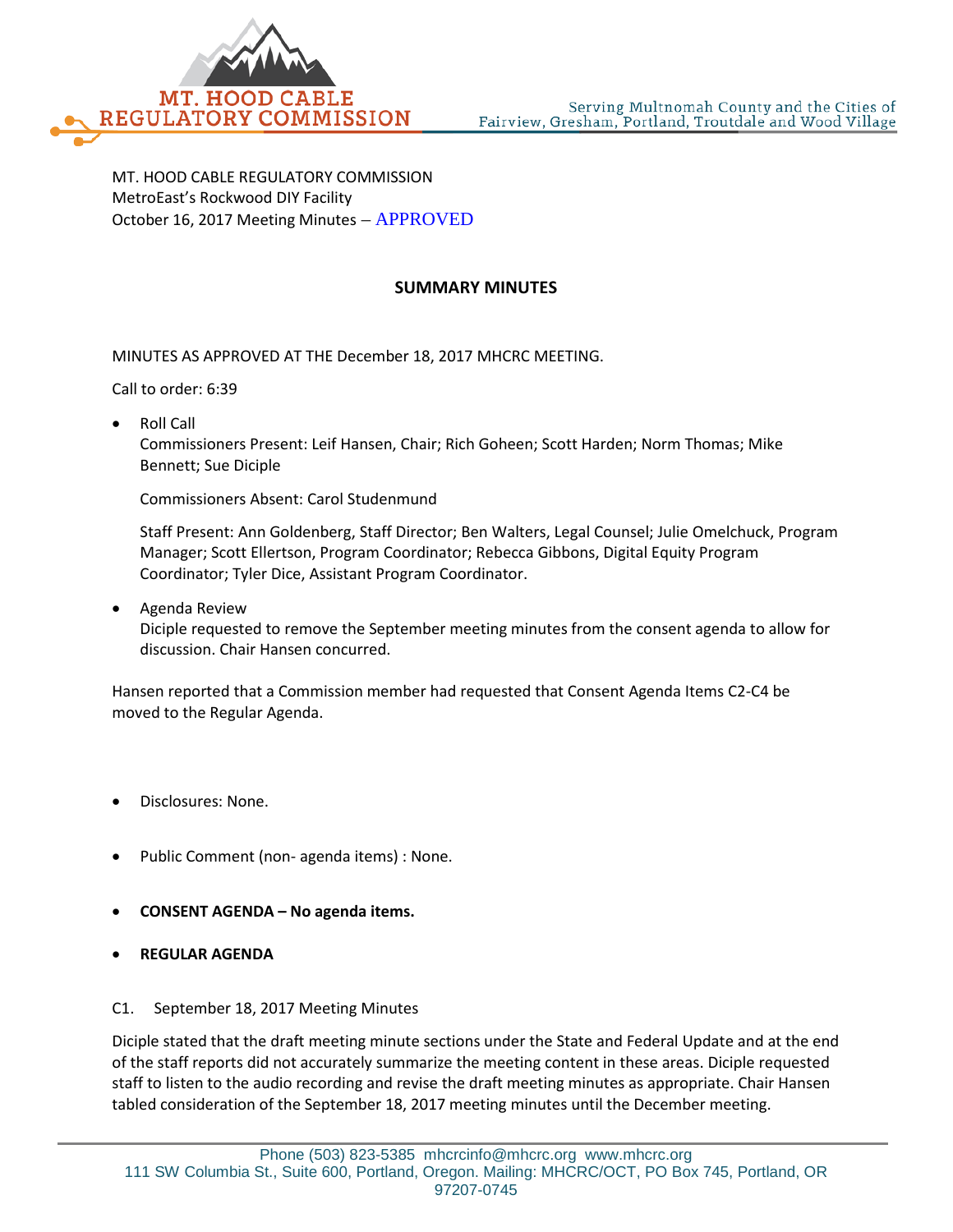\*C2. Community Technology Grant Agreement: Boys & Girls Club of Portland Metro Area

Gibbons referred to the agenda materials in the meeting packet. Gibbons stated five of the selected preapplications had moved forward at the last MHCRC meeting and the remaining three are being considered tonight. Gibbons stated that these eight grants will close out this years' grant cycle. In response to a question from Hansen, Gibbons stated that the initial total amount in requested grant funds based on the pre-applications was \$833,000. Two grants withdrew and if the three remaining grants are approved, the total amount the Commission will grant in this cycle will be \$668,497; about \$165,000 less than the initial amount requested.

Diciple noted that the Commission had extensive discussions about all the pre-applications at its meeting in January but the decisions were delayed due to the lawsuit, which has since been dismissed. She thanked staff and the community organizations for being patient and flexible in the grant process.

**Motion:** Diciple moved to approve the Community Technology Grant Agreement for the Boys & Girls Club of Portland Metro Area. Harden seconded.

## **Vote: 6-0 pass**

C3. Community Technology Grant Agreement: Mt. Hood Community College

**Motion:** Diciple moved to approve the Community Technology Grant Agreement for the Mt. Hood Community College. Thomas seconded.

## **Vote: 6-0 pass**

C4. Community Technology Grant Agreement: City of Portland, Portland Fire & Rescue

**Motion:** Diciple moved to approve the Community Technology Grant Agreement with the City of Portland, Portland Fire & Rescue. Harden seconded.

# **Vote: 6-0 pass**

Thomas requested that the Commission carry over the \$165,000 from the 2017 grant cycle to the 2018 competitive Community Technology Grants cycle. Diciple supported this concept. Omelchuck stated that the Commission's standard funding allocation method has been to roll over amounts not granted for I-Net costs or Community Technology grants in each fiscal year into the TechSmart Initiative. However, this allocation method is at the Commission's discretion. The Commission agreed without objection to make the \$165,000 available for the 2018 Community Technology Grants.

# R1. MHCRC Year-End Financial Report – Unaudited

Omelchuck highlighted the MHCRC FY16-17 year-end financial report contained in the meeting packet. She noted that the number of cable tv subscribers' trend data has been updated to include all cable subscribers instead of only residential cable subscribers. Staff believes this method is more relative to the MHCRC since cable companies pay franchise fees on gross revenues for all video services. In response from a question from Harden related to the increase in franchise fees, Omelchuck said franchise fee reports do not break down fees based on company line item revenues. Therefore, staff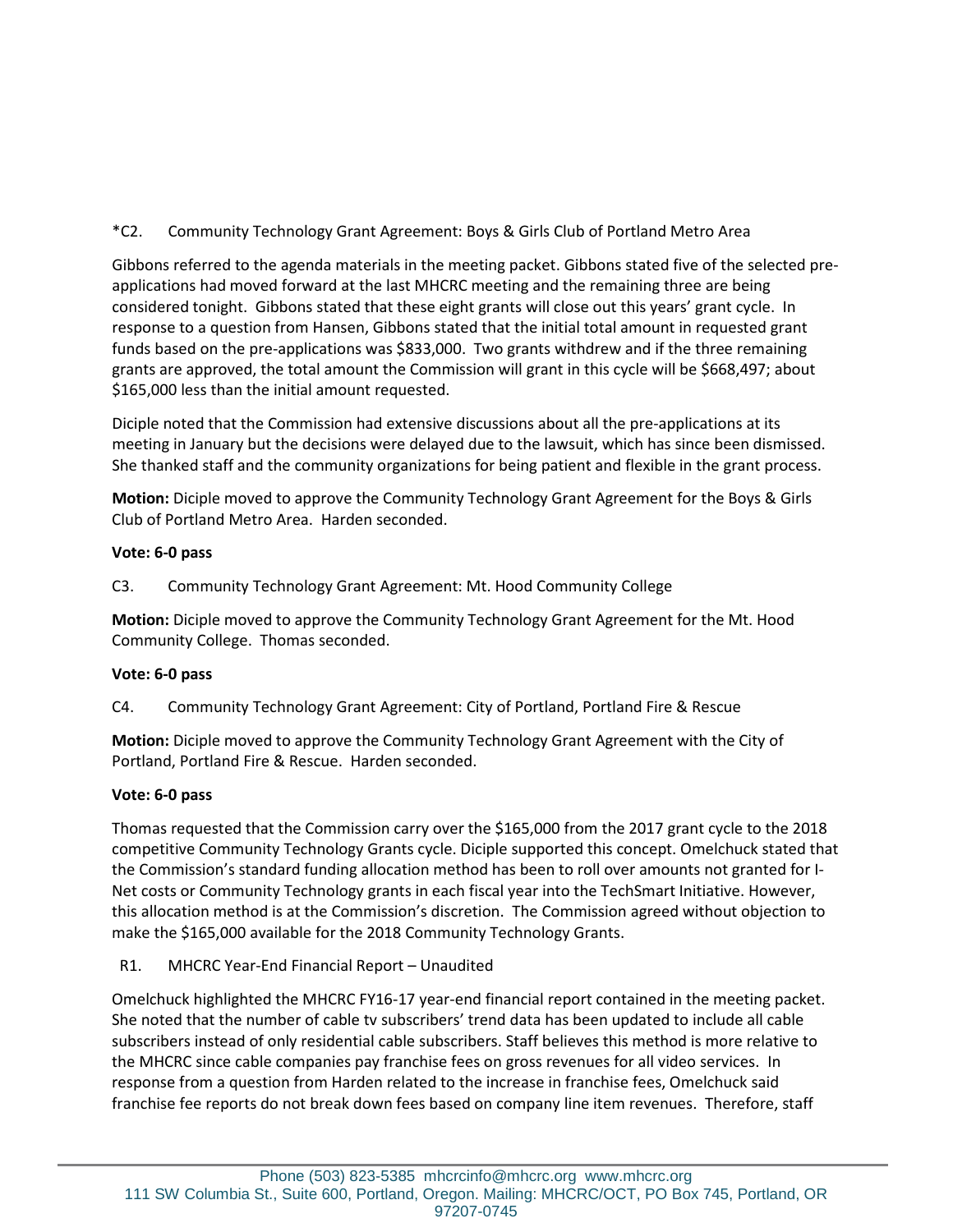does not know specifically what contributes to an increase in the amount of the franchise fee. but the cable companies might be able to provide more data or specific information. In a response to a question from Diciple about Open Signal's funding reduction contained in the report, Omelchuck clarified that the reduction is from FY16-17. This report does not reflect Open Signal's efforts for the current fiscal year, in which it was not forced to take a reduction.

## \*R2 Reynolds School District TechSmart Grant Agreement Amendment

Goheen stated that the Grant Committee recommends approval of the Reynolds School District TechSmart grant amendment as contained in the meeting packet. The purpose of the grant project is to introduce technology in  $6<sup>th</sup>-9<sup>th</sup>$  grade math classes. The Grant Committee discussed and approved the recommendation in May, but it didn't move forward at that time due to considerations related to the lawsuit. Essentially the amendment adds both grant and match resources to continue to support the TechSmart grant in three Reynolds middle schools and the high school.

MHCRC staff, the PRE-evaluation, and Reynolds staff discovered that the amount of coaching support needed for teachers was more than the amount included in the original project plan.

In addition to the coaching need, the Committee also considered the fact that the original Reynolds grant amount was about \$220,000 less than the amount allocated for Reynolds at the time the grant was approved.

Based on the need and the availability of funds, the Committee recommends that the Commission approve the amendment to the Reynolds grant agreement.

**Motion:** Diciple moved to approve the amendment to increase the total amount of the Reynolds School District grant agreement by \$114,000 and to amend the grant project budget. Thomas seconded.

## **Vote: 6-0 pass**

## \*R3. CTC Technology & Energy Contract Extension

Omelchuck said the Commission approved a contract with CTC, which expired September 30, 2017. Staff is requesting the contract be extended to January 30, 2018, to complete the work under the contract. In response to a question from Hansen, Omelchuck clarified that there is no increase in cost, only an extension in time.

**Motion:** Thomas moved to approve the amendment to extend the consulting contract with CTC Technology & Energy Contract through January 31, 2018. Bennett seconded.

## **Vote: 6-0 pass**

- Staff Activity Reports and Updates
	- FCC/Federal/State public policy updates
		- Goldenberg stated that MHCRC staff filed a 706 comment at the FCC regarding the FCC's proposal to lower the national standard for determining the adequacy of in-home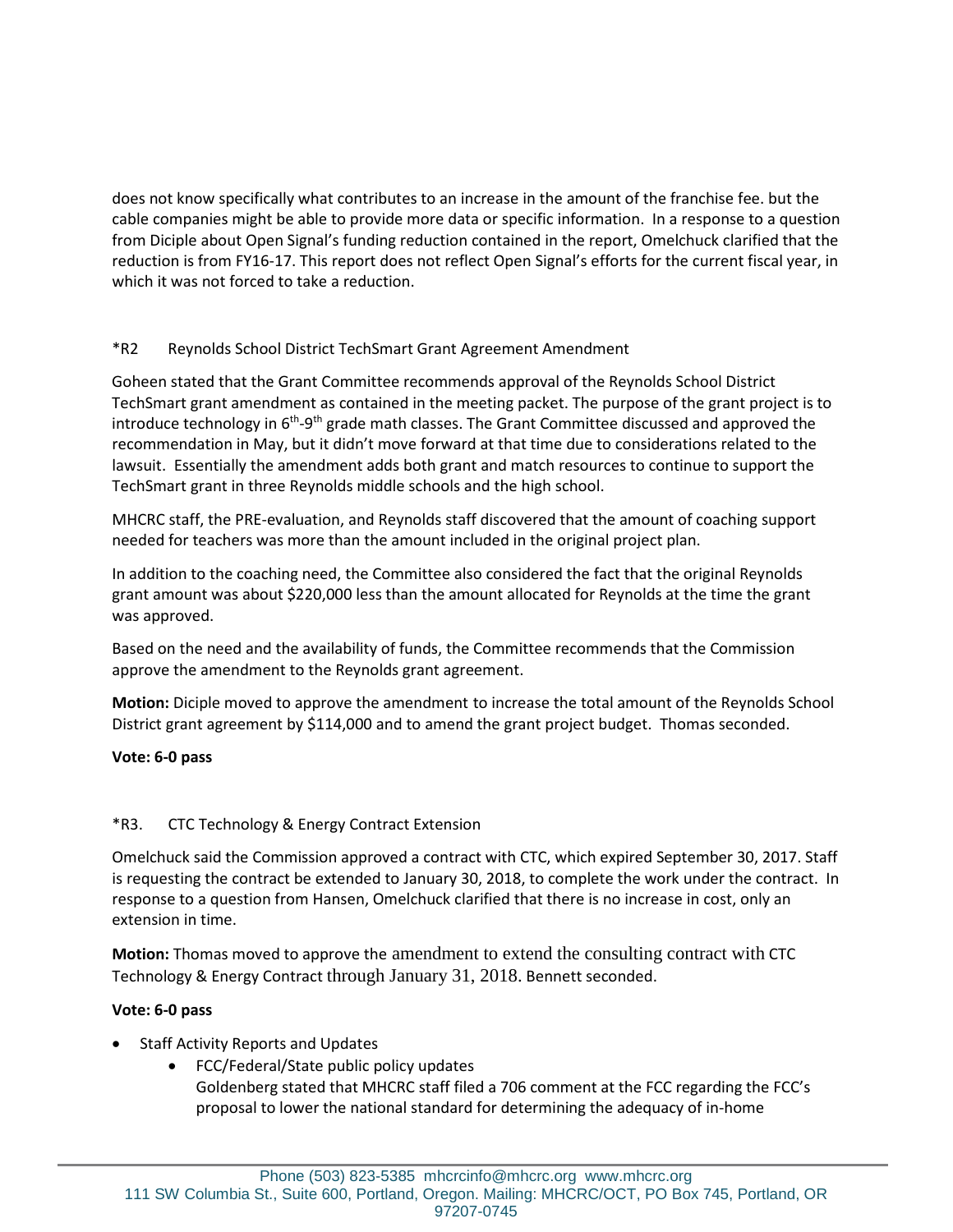broadband speed. The MHCRC was a member of a coalition consisting of the City of Boston, City of Portland and Arundel County, Maryland. BBK law firm organized the coalition and filed on behalf of the group. Goldenberg stated that FCC Commissioner Pai was confirmed by Congress as FCC Chair and the FCC now has all the Commissioner positions filled. She also stated that the FCC's Broadband Deployment Advisory Committee (BDAC) will be releasing a report in November 2017 with recommendations and findings about wireless and wireline rules. Currently, the biggest issue is wireless rules because the industry is seeking to use the public rights-of-way for commercial purposes at little or no cost to the companies and use city property and assets without proper reimbursement, safety or aesthetic requirements. Oregon has been monitoring a similar state wireless bill in California, which passed the state legislature but, just yesterday, the California Governor vetoed the bill. 15 states have enacted wireless bills, which limit municipal authority over the public rights-of-ways and city-owned assets. Goldenberg stated there is no additional news from the FCC regarding the Net Neutrality Notice of Rulemaking at this time.

- Community Technology 2018 grant round Gibbons stated the 2018 grant round launched with the notice of availability of funds on October 6, 2017. Staff is conducting an open informational meeting Friday, October 20, 2017. The deadline for pre-applications is December 5, 2017.
- TechSmart Initiative

Omelchuck stated that she is working with Centennial School District and the current draft grant project plan is similar in focus to the previous one. The project is related to integration of math and science curriculum at the middle schools aimed at improving  $9<sup>th</sup>$  grade credit attainment. She anticipates having a draft project plan Jan/Feb timeframe. Omelchuck stated that she met with David Douglas school district to work on second round of funding. The project plan will be building on the work done at Earle Boyles.

• Digital Inclusion - DEAP

Omelchuck stated that she and Gibbons met with Marc Farrar and other employees from Comcast to discuss the DEAP and DIN efforts and furthering partnerships in these areas. Comcast's Internet Essentials program has been in existence for five years and Comcast has made a focused effort to update the program to better meet the needs of low-income households. Omelchuck said that CenturyLink recently announced it's discontinuing its lowcost internet basics service nationwide.

• NATOA conference

Goldenberg thanked the Commission for allowing staff to participate in the NATOA conference this year. Some staff takeaways from the conference were: the prevalence and growing influence of the wireless companies and technologies; I; many of the local government regulatory staff who grew up in the cable franchise era are retiring and that a new generation is coming up through the wireless framework; the possibilities of upcoming grants for new technologies, such as drones for video production

In response to a question from Bennet, Goldenberg stated that there was discussion about technical nuts and bolts regarding wireless and fiber networks, and the need for both these types of technologies.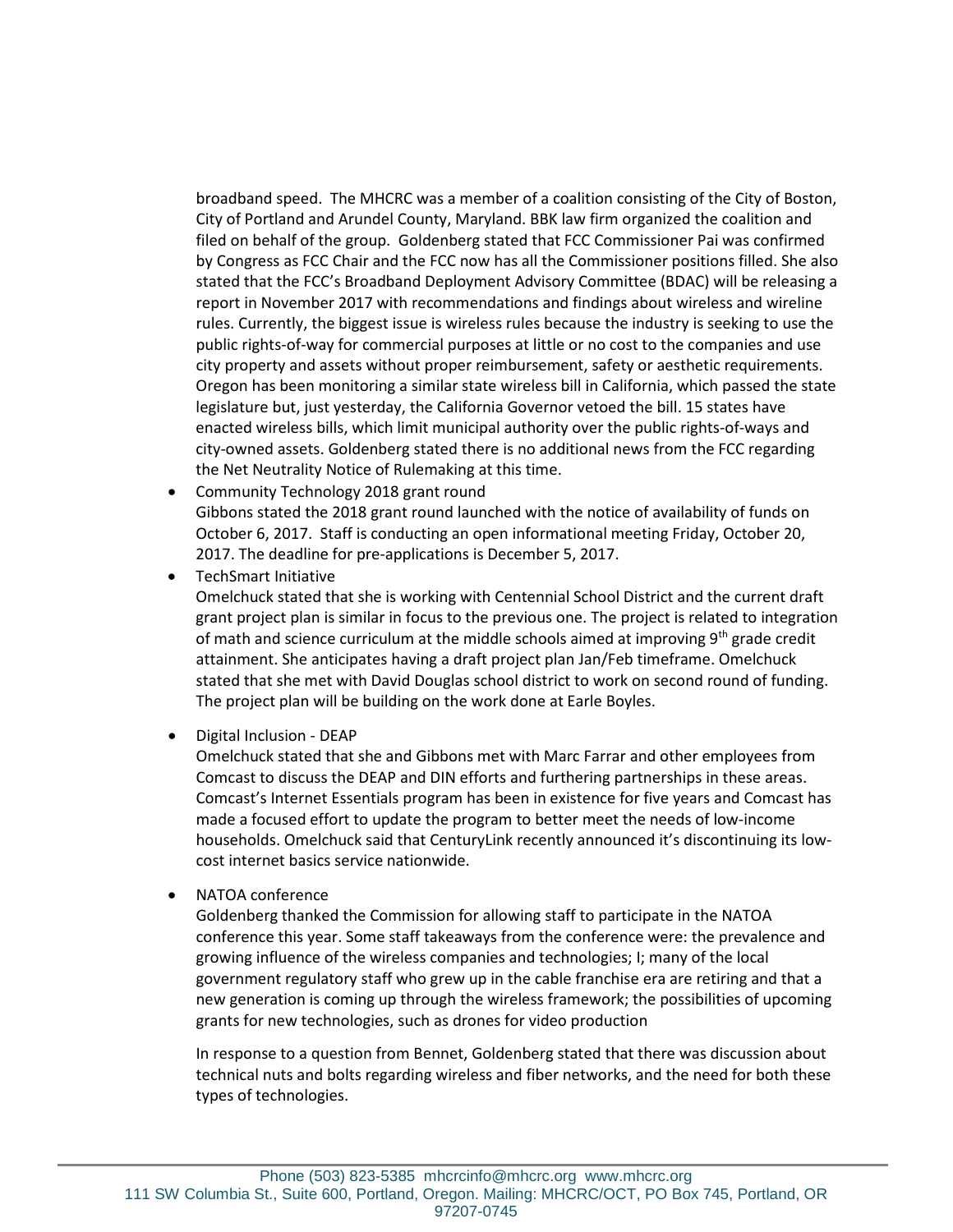• Other

Ben Walters introduced Maya Haium, a newly-hired Portland City Attorney, who will be providing legal counsel for the MHCRC following Walters retirement in January 2018.

Tyler Dice said he would be leaving the Office for Community Technology and the City of Portland in December.

- Committee Reports
	- Finance Committee

Thomas stated that the Finance Committee will be meeting on November 29, 2017 to consider the MHCRC Fund 2016-17 Financial Statements.

• Grant Committee

Goheen asked Gibbons to share any updates regarding the Grants. In response to a request from Goheen, Gibbons said the 2018 Community Technology Grants process is underway and staff is working with potential applicants to answer questions and provide feedback on proposals. In response to a question from Harden, staff confirmed Committee appointments remain the same until the Chair notifies Commissioners otherwise.

- Community Ascertainment Committee: None
- Open Signal Board Appointee Diciple handed out a press release from Open Signal and noted that Open Signal is working hard to gain commitments and other funding. Diciple stated Harn is doing a wonderful job and has made a real transformation.
- MetroEast Board Appointee Thomas stated that at MetroEast's last Board Meeting, the Board accepted the annual audit.
- New business; Commissioner Open Comment
	- MHCRC Annual Planning Retreat Facilitator

Hansen stated that he anticipates continuing with the same facilitator, Paula Manley, for the MHCRC annual planning retreat based, in part, on the competitive bid process undertaken last year for a retreat facilitator. Commissioners agreed that they are pleased with Manley's facilitation skills and would like her to continue. Harden noted that Manley was also contracted to assist with a community needs ascertainment and wondered if a report could be discussed at the retreat. Omelchuck was unsure if we would have a report at the retreat, as we are at the front end of the process.

Thomas thanked whomever requested the grant items be moved from Consent to Regular agenda. He appreciated being able to discuss these items in greater detail.

- Franchisee Activity Report
	- **Frontier**

Steve Sandman, Frontier, Director of Operations, thanked the Commission for acknowledging that Frontier cured its customer service violation. Sandman shared Frontier's pricing for FiOS.